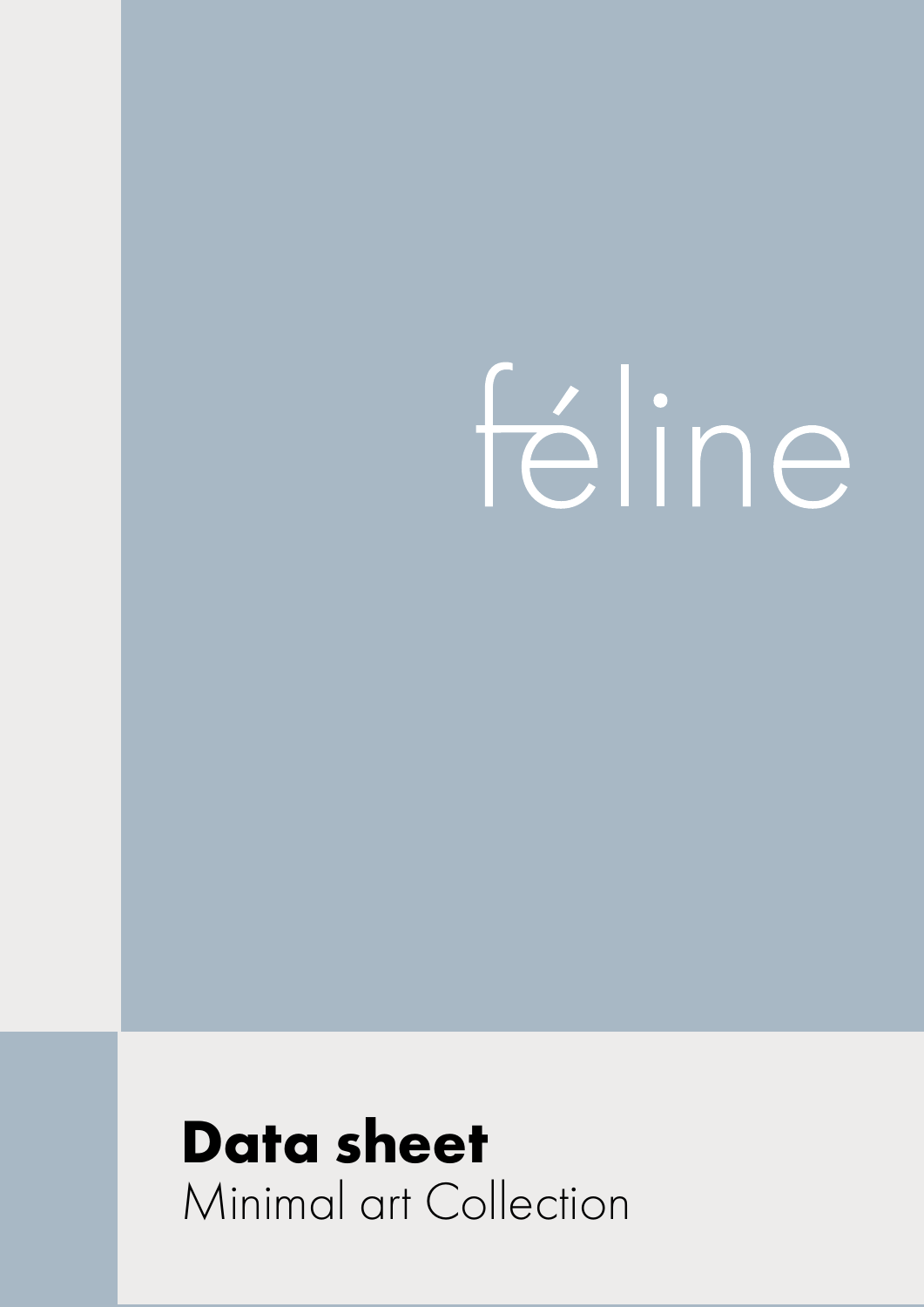Minimal art collection is the line of felts that emphasizes the commitment of Féline to combine interior fabrics with environmental protection. The raw material of this line derives from the recycling of plastic bottles.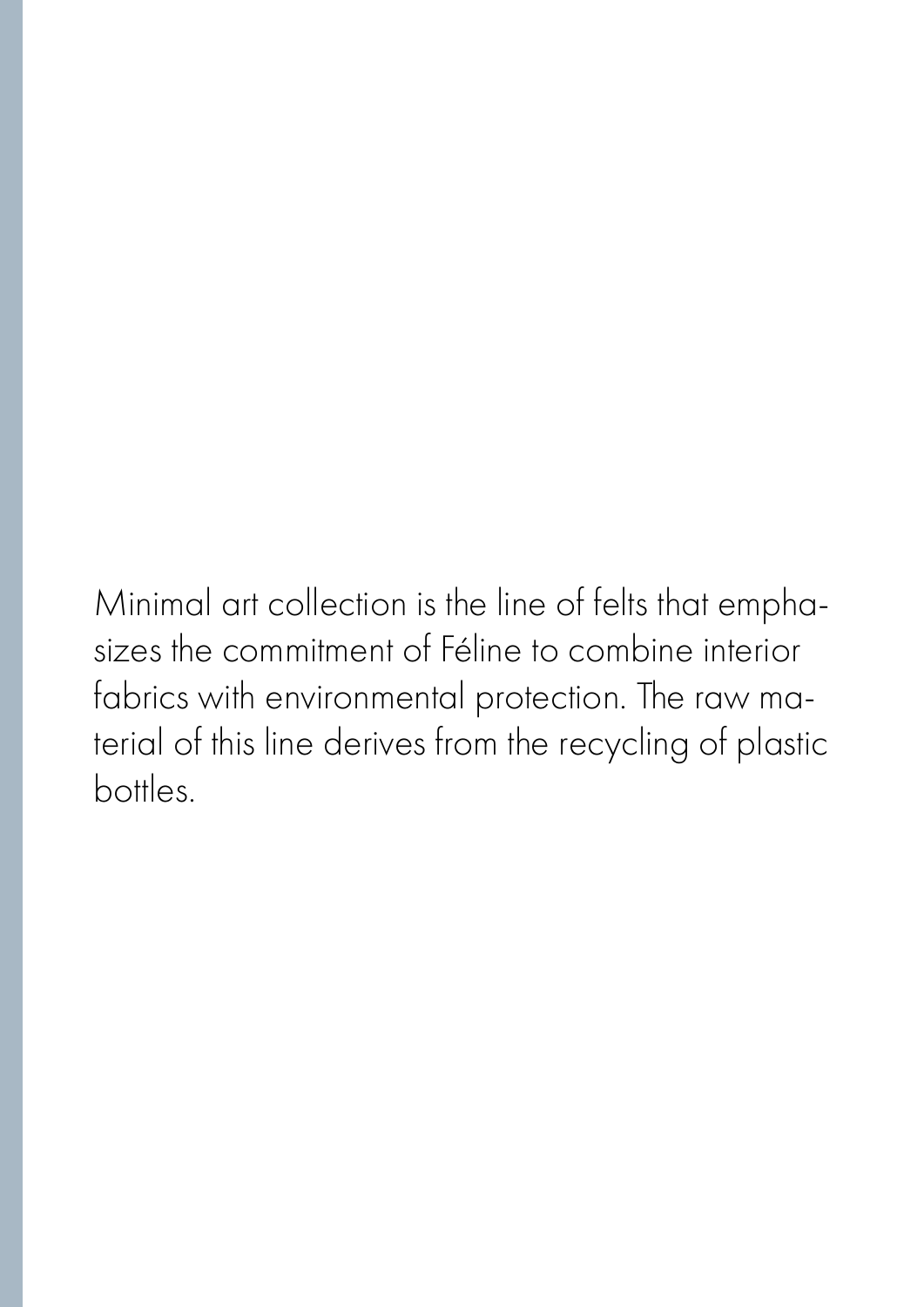| <b>Composition</b>         | 100% PET       |      |  |
|----------------------------|----------------|------|--|
| <b>Available thickness</b> | $2 \text{ mm}$ | 4mm  |  |
| Width (cm)                 | 150            | 150  |  |
| Weight (gr/lm)             | 600            | 1200 |  |
| MOQ (lm)                   |                |      |  |

\*All thicknesses available from stock in 10 colours.

### **Recyclability**

All Féline felts are produced with respect to nature. No use of water or drying machines in the felting process.

This material is made from recycled plastic bottles.

# **Quality**

PET is sustainable, easy to process and sound-absorbing.

# **Mechanical test**

| Test                                                  | Value         | Conform            |
|-------------------------------------------------------|---------------|--------------------|
| Martindale                                            | 100.000 turns | ISO 12947-2        |
| Colourfastness to light                               | 6             | <b>ISO 105 BO2</b> |
| Colourfastness to rubbing $\vert$ dry and 4 $\vert$ 5 |               | ISO 105 X12        |
| wet                                                   |               |                    |
| Tear Strenght   warp and weft                         | pass          | EN 29073-3         |
| Shrinkage to dry cleaning   warp<br>and weft          | $+/- 1\%$ 0%  |                    |

#### **Fire retardancy** | FR treatment possible